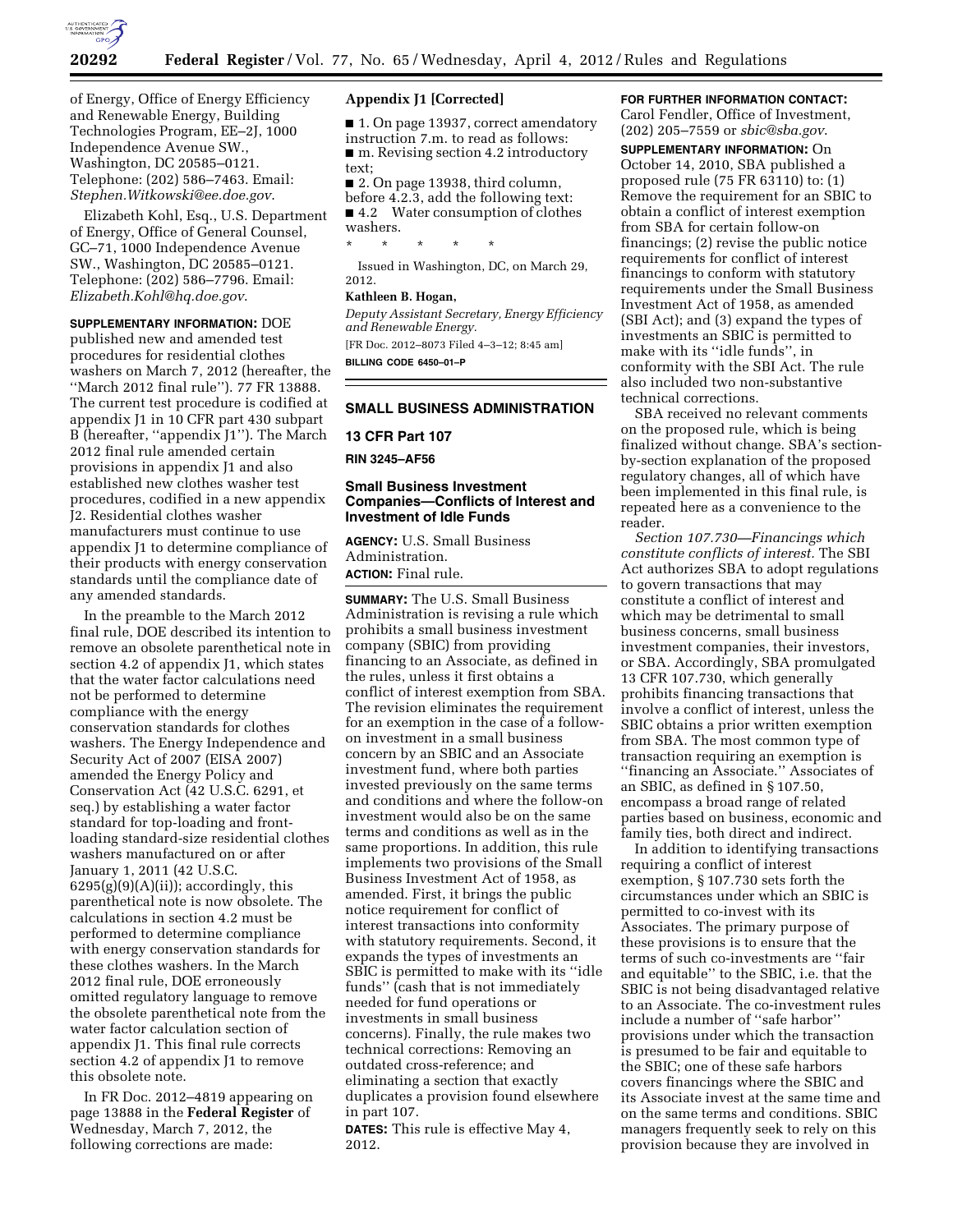the management of more than one fund and would like to have the funds coinvest in a small business. SBA generally considers such co-investments to be beneficial because risk is spread across more than one entity. The small business may also benefit from having access to multiple investors.

It became apparent after adoption of the current § 107.730 that certain types of transactions could be characterized as both ''co-investment with an Associate'' and ''financing an Associate''. As with all other transactions that involve the financing of an Associate, SBA has required the SBIC to obtain a prior written exemption even if the financing would fall under the safe harbor for coinvestments with Associates.

However, SBA believes the exemption requirement is unnecessarily burdensome for one particular type of transaction: The SBIC and an Associate investment fund (most typically a fund under common management) make an initial investment in a small business under the same terms and conditions, which include the acquisition by each fund of at least a 10% equity interest in the small business. This initial round of financing is a ''co-investment with an Associate'' and does not require a conflict of interest exemption. However, when the same two parties want to make a follow-on investment in the same small business, again under the same terms and conditions, the second and subsequent round(s) of financing are considered to be ''financing an Associate'' and do require a prior written exemption. This is because the Associate fund's 10% or greater equity interest causes the small business itself to be defined as an Associate of the SBIC under paragraph (8)(ii) of the definition in § 107.50. While SBA would approve a conflict of interest exemption for a follow-on financing transaction on the same terms and conditions by an SBIC and its Associate fund, the Agency is concerned that the exemption requirement may cause unnecessary delays in making financing available to the small business, and imposes a significant administrative burden on both the SBIC and SBA.

To address this concern, the final rule adds an exception to 13 CFR 107.730(a)(1). This paragraph previously prohibited any financing of an Associate without a prior written conflict of interest exemption. Under the new exception, a prior written exemption is not required for an Associate financing that satisfies all of the following conditions:

1. The small business that will receive the financing is an Associate of the SBIC, pursuant to paragraph (8)(ii) of

the Associate definition, only because an Associate investment fund already holds a 10% or greater equity interest in the small business.

2. The SBIC and the Associate fund previously invested in the small business at the same time and on the same terms and conditions.

3. The SBIC and the Associate fund will provide follow-on financing to the small business at the same time and on the same terms and conditions.

4. The SBIC and the Associate fund will provide follow-on financing to the small business in the same proportionate dollar amounts as their respective investments in the previous round of financing (e.g., if the SBIC invested \$2 million and the Associate invested \$1 million in the previous round, their follow-on investments would be in the same 2:1 ratio).

The revision will allow transactions meeting these specific conditions to be governed only by the co-investment provisions of § 107.730(d) rather than by the ''Associate financing'' provisions of the current § 107.730(a), thereby returning to SBA's original intent when it promulgated the co-investment rules. SBA expects that this change will help to eliminate delays in making follow-on financing available to small businesses while providing appropriate protection for small business concerns, investors in SBICs and the Federal government.

SBA has also revised § 107.730(g), which requires public notice of all requests by SBICs for conflict of interest exemptions. The previous language required public notice by both SBA (via publication in the **Federal Register**) and the requesting SBIC (via publication in a newspaper in the locality most directly affected by the transaction). These disclosure requirements exceeded those required by section 312 of the SBI Act, from which the local publication requirement was removed by section 3 of Public Law 107–100 (December 21, 2001). The final rule brings the regulation into conformity with the statute by eliminating the requirement for public notice in the affected locality; the requirement for public notice in the **Federal Register** is not affected.

*Section 107.530—Restrictions on investments of idle funds by leveraged Licensees.* An SBIC holding idle funds may invest those funds only as permitted by § 107.530(b). The permitted investments are all relatively short term and bear minimal or no risk of loss, such as direct obligations of the United States that mature within 15 months of the date of investment. The final rule revises this section to reflect an amendment to section 308(b) of the SBI Act (15 U.S.C. 687(b)) made by

Public Law 108–447, Division K, section 202 (December 8, 2004) that allows an SBIC to invest ''in mutual funds, securities, or other instruments that consist of, or represent pooled assets of'' the various direct investment vehicles permitted by section 308(b). 15 U.S.C. 687(b)(3). For example, this provision allows an SBIC to invest idle funds in a money market account, as long as the money market fund invests exclusively in permitted instruments.

*Section 107.855—Interest rate ceiling and limitations on fees charged to Small Businesses (''Cost of Money'').* The final rule corrects an error by removing § 107.855(g)(10). This paragraph provided an exclusion from the Cost of Money calculation in the form of a cross-reference to the non-existent § 107.855(i).

*Section 107.505—Facsimile requirement.* The final rule eliminates duplication by removing § 107.505, which required an SBIC to have the capability to receive fax messages. This section repeated language already found in § 107.504(b).

# **Compliance With Executive Orders 12866, 12988 and 13132, the Paperwork Reduction Act (44 U.S.C. Chapter 35) and the Regulatory Flexibility Act (5 U.S.C. 601–612)**

### *Executive Order 12866*

The Office of Management and Budget has determined that this rule is not a significant regulatory action under Executive Order 12866. This rule also is not a major rule under the Congressional Review Act (CRA).

#### *Executive Order 12988*

This action meets applicable standards set forth in Sections 3(a) and 3(b)(2) of Executive Order 12988, Civil Justice Reform, to minimize litigation, eliminate ambiguity, and reduce burden. The action does not have retroactive or presumptive effect.

#### *Executive Order 13132*

For the purposes of Executive Order 13132, SBA has determined that this final rule will not have substantial direct effects on the States, or the distribution of power and responsibilities among the various levels of government. Therefore, SBA has determined that this final rule has no federalism implications warranting the preparation of a federalism assessment.

## *Paperwork Reduction Act, 44 U.S.C. Chapter 35*

For purposes of the Paperwork Reduction Act (PRA), 44 U.S.C. chapter 35, SBA has determined that this rule